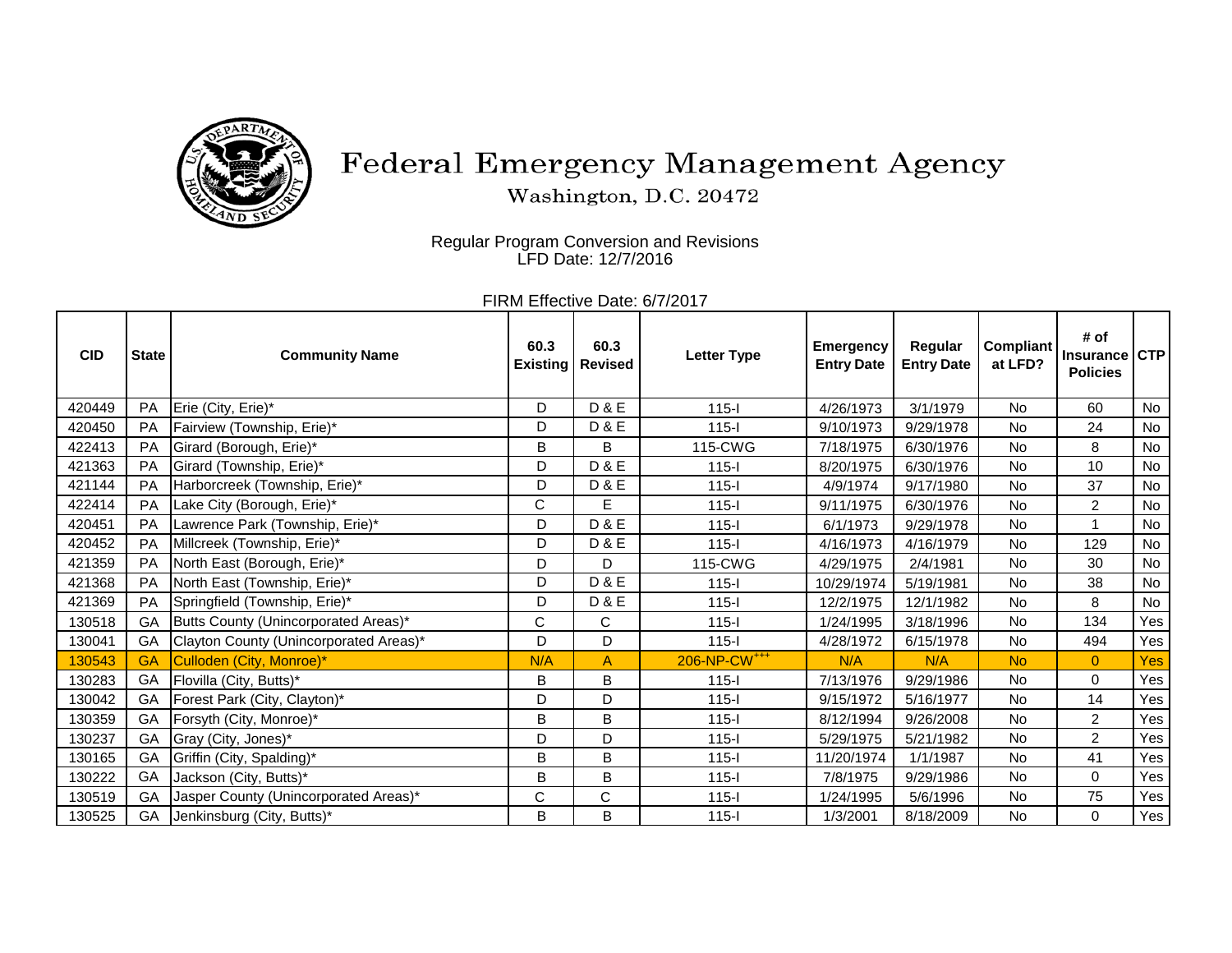| <b>CID</b> | <b>State</b> | <b>Community Name</b>                         | 60.3<br><b>Existing</b> | 60.3<br><b>Revised</b> | <b>Letter Type</b>       | <b>Emergency</b><br><b>Entry Date</b> | Regular<br><b>Entry Date</b> | <b>Compliant</b><br>at LFD? | # of<br><b>Insurance</b><br><b>Policies</b> | <b>CTP</b> |
|------------|--------------|-----------------------------------------------|-------------------------|------------------------|--------------------------|---------------------------------------|------------------------------|-----------------------------|---------------------------------------------|------------|
| 130434     | GA           | Jones County (Unincorporated Areas)*          | B                       | B                      | $115-I$                  | 11/10/1987                            | 9/1/1990                     | No                          | 41                                          | Yes        |
| 130043     | <b>GA</b>    | Jonesboro (City, Clayton)*                    | $\mathsf D$             | D                      | $115-NP+$                | N/A                                   | N/A                          | <b>No</b>                   | $\mathbf{0}$                                | <b>Yes</b> |
| 130044     | GA           | Lake City (City, Clayton)*                    | D                       | D                      | $115-I$                  | 5/6/1975                              | 9/4/1986                     | No                          | 5                                           | Yes        |
| 130658     | <b>GA</b>    | Lovejoy (City, Clayton)*                      | D                       | D                      | $115-NP+$                | N/A                                   | N/A                          | <b>No</b>                   | $\mathbf{0}$                                | Yes        |
|            |              | Macon-Bibb County Consolidated Government     |                         |                        |                          |                                       |                              |                             |                                             |            |
| 130680     | GA           | (Macon and Bibb)*                             | D                       | D                      | $115-I$                  | N/A                                   | 8/26/2016                    | No                          | 0                                           | Yes        |
| 130138     | GA           | Monroe County (Unincorporated Areas)*         | $\overline{B}$          | B                      | $115-I$                  | 7/29/1987                             | 9/1/1990                     | No                          | 89                                          | Yes        |
| 130510     | GA           | Monticello (City, Jasper)*                    | B                       | B                      | 115-CWG                  | 10/3/1994                             | 6/18/2010                    | <b>No</b>                   | $\overline{1}$                              | Yes        |
| 130045     | GA           | Morrow (City, Clayton)*                       | D                       | D                      | $115-I$                  | 4/4/1974                              | 2/16/1983                    | No                          | 21                                          | Yes        |
| 130638     | <b>GA</b>    | Orchard Hill (City, Spalding)*                | N/A                     | B                      | $15NP(ID)^+$             | N/A                                   | N/A                          | <b>No</b>                   | $\overline{0}$                              | <b>Yes</b> |
| 130047     | GA           | Riverdale (City, Clayton)*                    | D                       | D                      | $115 -$                  | 12/12/1973                            | 2/15/1978                    | No                          | 24                                          | Yes        |
| 130388     | GA           | Spalding County (Unincorporated Areas)*       | D                       | D                      | $115-I$                  | N/A                                   | 12/11/1992                   | No                          | 83                                          | Yes        |
| 130389     | GA           | Sunny Side (City, Spalding)*                  | $\mathsf B$             | B                      | $115-N$                  | N/A                                   | 6/2/2011                     | No                          | $\mathbf 0$                                 | Yes        |
| 170429     | IL           | Decatur (City, Macon)**                       | D                       | D                      | $115-I$                  | 7/29/1974                             | 8/1/1979                     | No                          | 81                                          | Yes        |
| 171017     | IL           | Forsyth (Village, Macon)**                    | D                       | D                      | $115-I$                  | 6/24/1986                             | 1/6/1988                     | No                          | 17                                          | Yes        |
| 171214     | IL.          | Harristown (Village, Macon)**                 | N/A                     | A                      | 206-NP-CW <sup>+++</sup> | N/A                                   | N/A                          | <b>No</b>                   | $\overline{0}$                              | Yes        |
| 170928     | IL           | Macon County (Unincorporated Areas)**         | D                       | D                      | $115 -$                  | 9/14/1979                             | 12/4/1984                    | No                          | 25                                          | Yes        |
| 171217     | -IL.         | Oreana (Village, Macon)**                     | N/A                     | A                      | 206-NP-CW <sup>+++</sup> | N/A                                   | N/A                          | <b>No</b>                   | $\overline{0}$                              | Yes        |
| 171218     | IL           | Warrensburg (Village, Macon)**                | N/A                     | A                      | 206-NP-CW <sup>+++</sup> | N/A                                   | N/A                          | <b>No</b>                   | $\overline{0}$                              | Yes        |
| 050097     | <b>AR</b>    | Amagon (City, Jackson)*                       | $\mathbf C$             | C                      | 19P                      | 11/7/1975                             | 4/1/1981                     | No                          | $\mathbf{1}$                                | No         |
| 050098     | <b>AR</b>    | Beedeville (Town, Jackson)*                   | B                       | B                      | 19P                      | 5/5/1975                              | 1/23/1979                    | <b>No</b>                   | $\mathbf 0$                                 | No         |
| 050099     | <b>AR</b>    | Campbell Station (City, Jackson)*             | $\mathsf B$             | D                      | 19P                      | 9/2/1975                              | 1/9/1979                     | No                          | $\overline{c}$                              | No         |
| 050100     | <b>AR</b>    | Diaz (City, Jackson)*                         | D                       | D                      | 19P                      | 5/12/1975                             | 9/17/1980                    | No                          | $\boldsymbol{9}$                            | <b>No</b>  |
| 050101     | <b>AR</b>    | Grubbs (Town, Jackson)*                       | $\mathsf C$             | $\mathsf C$            | 19P                      | 4/16/1975                             | 4/1/1981                     | No                          | 26                                          | <b>No</b>  |
| 050096     | <b>AR</b>    | Jackson County (Unincorporated Areas)*        | D                       | D                      | 19P                      | 5/5/1975                              | 8/16/1982                    | No                          | 88                                          | No         |
| 050102     | <b>AR</b>    | Jacksonport (Town, Jackson)*                  | $\mathbf C$             | $\mathsf{C}$           | 19P                      | 1/17/1975                             | 7/16/1980                    | No                          | 18                                          | <b>No</b>  |
| 050103     | <b>AR</b>    | Newport (City, Jackson)*                      | D                       | D                      | 19P                      | 6/20/1975                             | 4/1/1982                     | No                          | 89                                          | <b>No</b>  |
| 050104     | <b>AR</b>    | Swifton (City, Jackson)*                      | B                       | B                      | 19P                      | 5/1/1975                              | 1/2/1979                     | No                          | $\mathbf 1$                                 | No         |
| 050105     | <b>AR</b>    | Tuckerman (City, Jackson)*                    | D                       | D                      | 19P                      | 5/9/1975                              | 2/4/1981                     | No                          | 46                                          | No         |
| 050106     | <b>AR</b>    | Tupelo (City, Jackson)*                       | B                       | $\mathsf{C}$           | 19P                      | 6/4/1975                              | 1/23/1979                    | No                          | $\mathbf 0$                                 | <b>No</b>  |
| 050486     | <b>AR</b>    | Weldon (Town, Jackson)*                       | N/A                     | $\mathsf{C}$           | $15NP(ID)^+$             | N/A                                   | N/A                          | <b>No</b>                   | $\mathbf{0}$                                | <b>No</b>  |
| 480131     | <b>TX</b>    | Allen (City, Collin)*                         | D                       | D                      | $115-I$                  | 7/15/1975                             | 6/1/1978                     | No                          | 140                                         | No         |
| 480167     | <b>TX</b>    | Carrollton (City, Collin, Dallas and Denton)* | D                       | D                      | 206-CW (MULTI)           | 5/27/1975                             | 7/16/1980                    | <b>No</b>                   | 435                                         | <b>No</b>  |